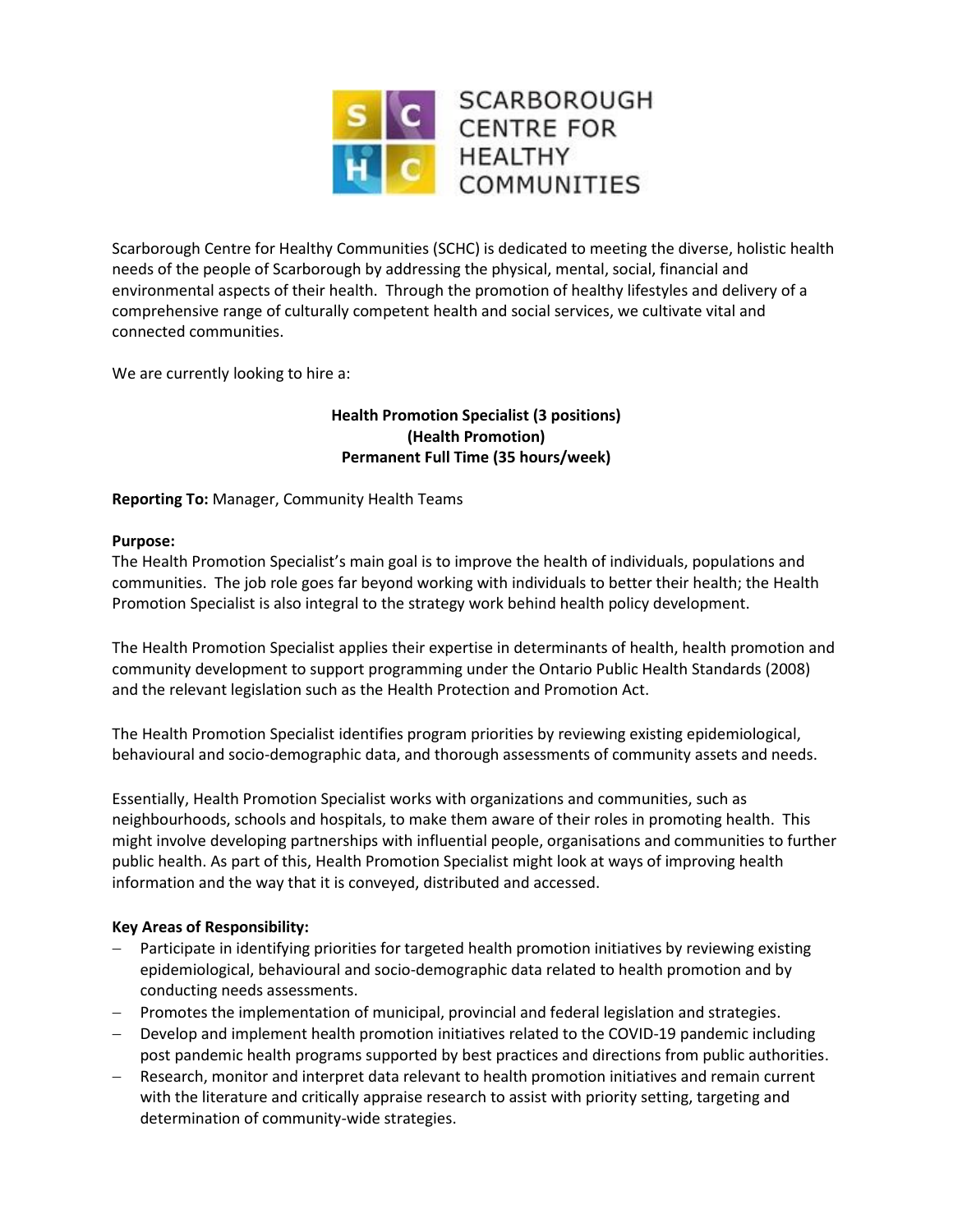- Keep abreast of innovative and effective health promotion strategies reported in the literature and in networking with peers and experts in the field.
- Promote development, implementation and evaluation of community-based initiatives, based on defined priorities and targeted at specific population groups.
- Collaborate with internal and external partners on the development, implementation and evaluation of integrated health promotion initiatives and make recommendations to the Manager based on system data, evaluation results and other factors.
- Prepare work plans, verbal and written progress reports as requested by Manager.
- $-$  Prepare funding proposals as needed/required.
- Represent the SCHC on relevant committees.
- Develop and evaluate health education resources for broad community distribution and target groups.
- Provide leadership for coalitions with community partners/ organizations.
- $-$  Provide leadership for and/or participate in research projects as approved.
- Maintain confidentiality of personal health information and other records, as required
- Perform other duties as assigned which are directly related to the major responsibilities of the job.

#### **Essential Qualifications (Knowledge, Experience):**

- Master's Degree in Health Promotion required
- 3 5 years experience in health promotion, health communication, community mobilization, and policy development and analysis.

#### **Essential Competencies (Skills and Attributes):**

- Ability to work cooperatively as part of a multi-disciplinary team and foster relationships with stakeholders.
- $-$  Excellent written and verbal communication skills, including demonstrated ability to write reports and provide presentations.
- Knowledge of and ability to apply the determinants of health and access and equity principles.
- $-$  Excellent facilitation, team building and conflict management skills as they apply to multidisciplinary teams.
- Demonstrated ability in identifying priorities for targeted health promotion initiatives by reviewing epidemiological, behavioural and socio-demographic data.
- Experience in project management would be an asset.
- $-$  Experience working with the children and youth population an asset.
- Thorough knowledge of analytical research methodologies and computerized analytical techniques
- Must keep up-to-date on innovative and effective health promotion strategies reported in the literature and in networking with peers and experts in the field.
- Demonstrated ability to work independently as well as in a team.
- Oral and/or written fluency in other languages would be considered an asset
- Proficiency in the use of computers and various software applications including EHR applications
- Demonstrated problem solving and critical thinking
- Demonstrated time management and ability to work autonomously
- Excellence in communication, partnership building and inter professional care commitment
- Demonstrated commitment to continuous learning and professional development

#### **Significant Working Conditions:**

- Ability to travel across Scarborough to a variety of care settings
- Ability to work flexible hours
- Valid driver's license